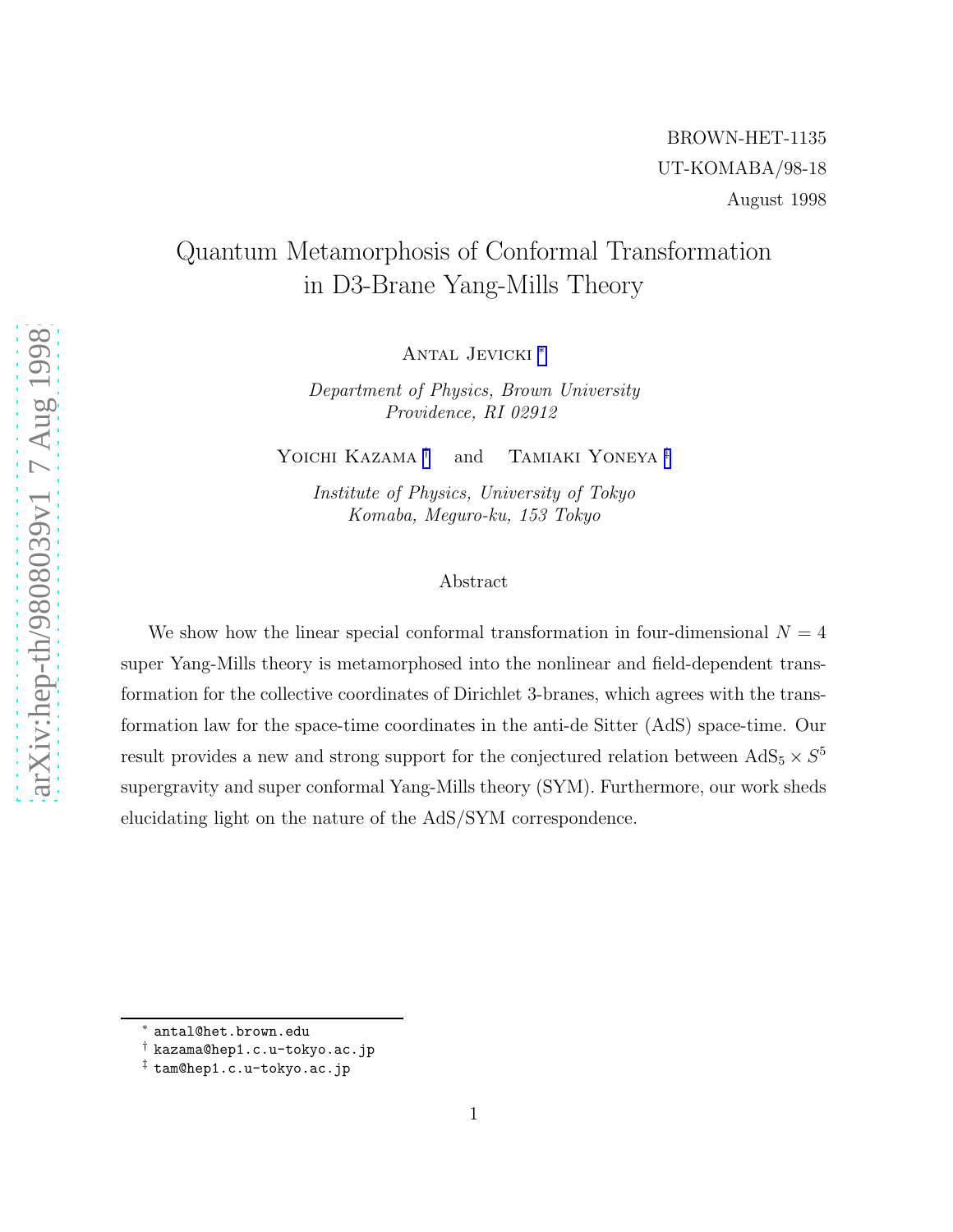<span id="page-1-0"></span>One of the most interesting recent outcomes from studies of various duality relations in superstring theories is the correspondence between the large  $N$  super Yang-Mills theories describing the low-energy dynamics of Dirichlet branes and supergravities in the background of anti de-Sitter space-times. Based on some earlier results [\[1](#page-7-0)], the precise criteria for the validity of such correspondence are discussed in [\[2](#page-7-0)] and the concrete formulation of the relations between correlation functions on both sides are proposed in[[3](#page-7-0)] and [\[4\]](#page-7-0). From the viewpoint of string theory, the correspondence may be regarded as a special version of old  $s-t$  duality which relates open strings in s channel and closed strings in t channel. In connection with this view, it has been emphasized that, at the heart of this remarkable relation, there is an underlying duality between the short and large distances on each side, the 'space-time uncertainty relation' in the language of [\[5\]\[6](#page-7-0)] or 'ultraviolet-infrared relation' using the terminology of[[7\]](#page-7-0).

As far as we can see, however, the basis for the correspondence is yet phenomenological in its nature, and no logical or 'intrinsic' explanation within the framework of super Yang-Mills theory has been known, except for some analogy with lower dimensional examples such as those between the three-dimensional Chern-Simon theories in the bulk and the corresponding two-dimensional CFTs at the boundary. Very recently, some works  $[8][9][10][11]$  $[8][9][10][11]$  $[8][9][10][11]$  $[8][9][10][11]$  $[8][9][10][11]$  $[8][9][10][11]$  trying to fill this gap appeared. In the present letter, we provide another approach aiming toward such a goal.

One of the handles in pursuing such an explanation is the (super) conformal symmetry on both sides. As is well known, the four-dimensional conformal group of 4D Yang-Mills theory is isomorphic to the isometry group of the five-dimensional anti de Sitter spacetime, AdS<sub>5</sub>. In the coordinate frame most appropriate for making comparison with the standard formulation of Yang-Mills theory, the metric on the supergravity side,  $AdS_5 \times S^5$ , is

$$
ds^{2} = \alpha' \Big(\frac{R^{2}}{U^{2}}(dU^{2} + U^{2}d\Omega_{5}^{2}) + \frac{U^{2}}{R^{2}}dx_{4}^{2}\Big), \tag{1}
$$

where and throughout the present paper we use the same conventions as reference[[2\]](#page-7-0). Thus U is the radial coordinate measured in the energy unit,  $U = r/\alpha'$ . The throat radius of the AdS space-time in the dimesionless unit is  $R = (2g_{YM}^2 N)^{1/4}$ , and the Yang-Mills coupling is related to the standard string coupling  $g_s = e^{\phi}$  by  $g_{YM}^2 = 2\pi g_s$ . The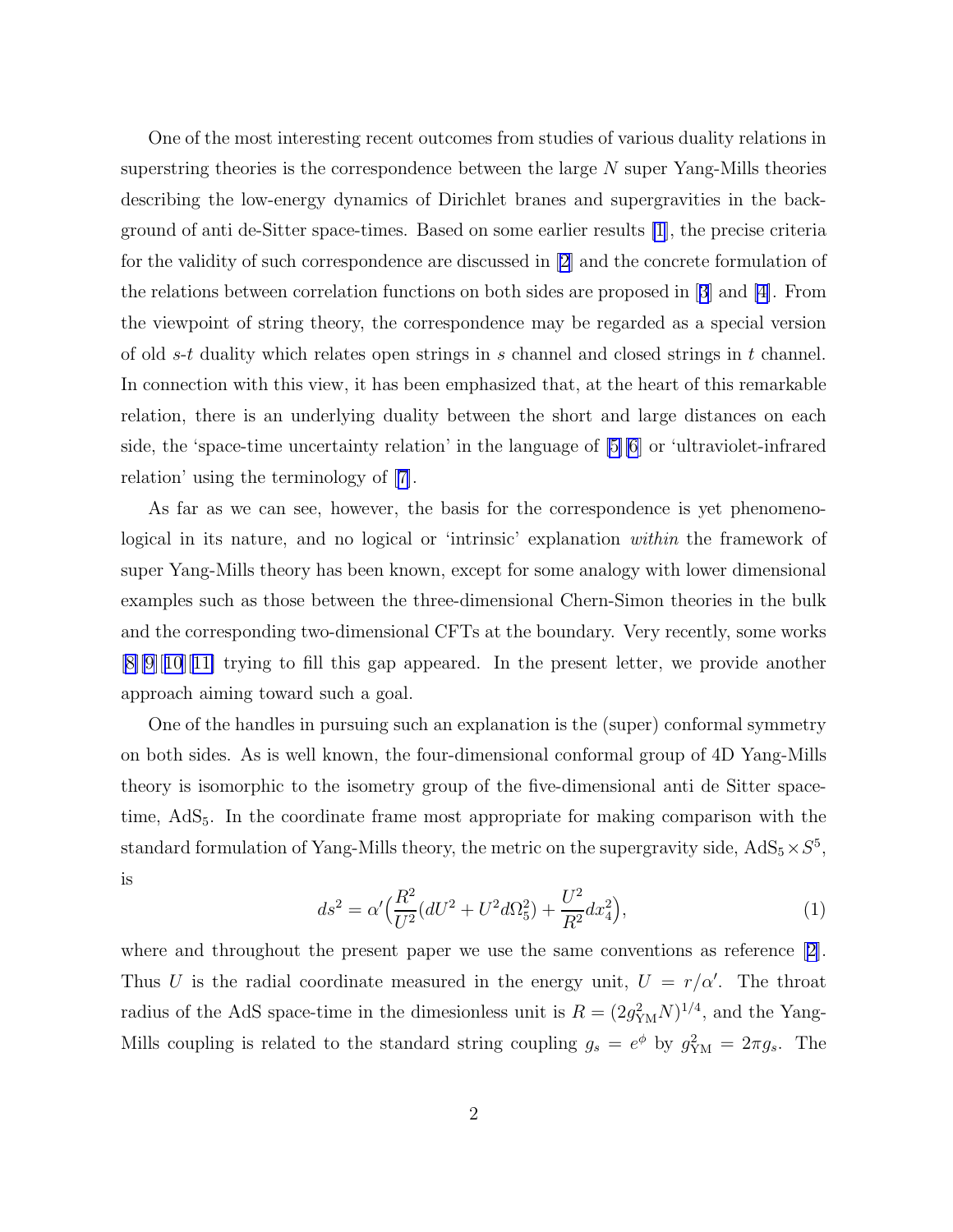<span id="page-2-0"></span>special conformal transformation for the longitudinal four dimensional coordinates  $x^a$  ( $a =$  $(0, 1, 2, 3)$  and the radial coordinate U as a part of the isometry of this metric are

$$
\delta_K x^a = -2\epsilon \cdot x x^a + \epsilon^a x^2 + \epsilon^a \frac{R^4}{U^2},\tag{2}
$$

$$
\delta_K U = 2\epsilon \cdot x U. \tag{3}
$$

In the usual interpretation of the Yang-Mills theory as the boundary field theory corresponding to supergravity in the bulk, the ordinary transformation law on the Yang-Mills side is identified with these transformations in the limit  $U \to \infty$  of (2) and (3). This is certainly a consistent interpretation.

On the other hand, from the viewpoint of effective world-volume theory for D3-brane, the Higgs fields of the  $N = 4$  super Yang-Mills theory must play the role of the collective coordinates which are transversal to the D3-brane, and hence correspond to the directions described by the radial coordinate U together with the angle coordinates describing  $S^5$ in the bulk theory. The above metric should therefore be detected in the dynamics of these coordinates representing a probe D3-brane in the presence of the background corresponding to the heavy source described by a large number of coincident D3-branes at rest at the origin. From this point of view, the Yang-Mills theory as a whole cannot be regarded as living on the boundary (or anywhere) of the AdS space, since the above interpretation crucially depends on the choice of D-brane configuration as the background of the Yang-Mills theory. Clearly, the question "Where are the branes?" can meaningfully be asked only after a choice is made for the background in Yang-Mills theory.

One way of approaching to this picture is of course to try to compute the effective action for the probe D3-brane from the Yang-Mills side [\[8](#page-7-0)], just as we do for D-particles [[12\]\[13\]](#page-7-0) in Matrix theory. In the following, we take a different approach. Namely, we try to derive the transformation law in the bulk theory directly from Yang-Mills theory. In other words, we shall clarify how such a field-dependent transformation law can emerge from the ordinary linear transformation law.

The classical Yang-Mills action in our convention is

$$
S_{d3} = -\int d^4x \, \frac{1}{4g_{\rm YM}^2} \, \text{Tr}\Big( F_{ab} F^{ab} + \frac{2}{(2\pi\alpha')^2} D_a X^\mu D^a X_\mu + \frac{1}{(2\pi\alpha')^4} [X^\mu, X^\nu]^2 \Big) + \cdots, \tag{4}
$$

where we suppressed the fermionic part. Here the space-time indices  $\mu, \nu$  for the Higgs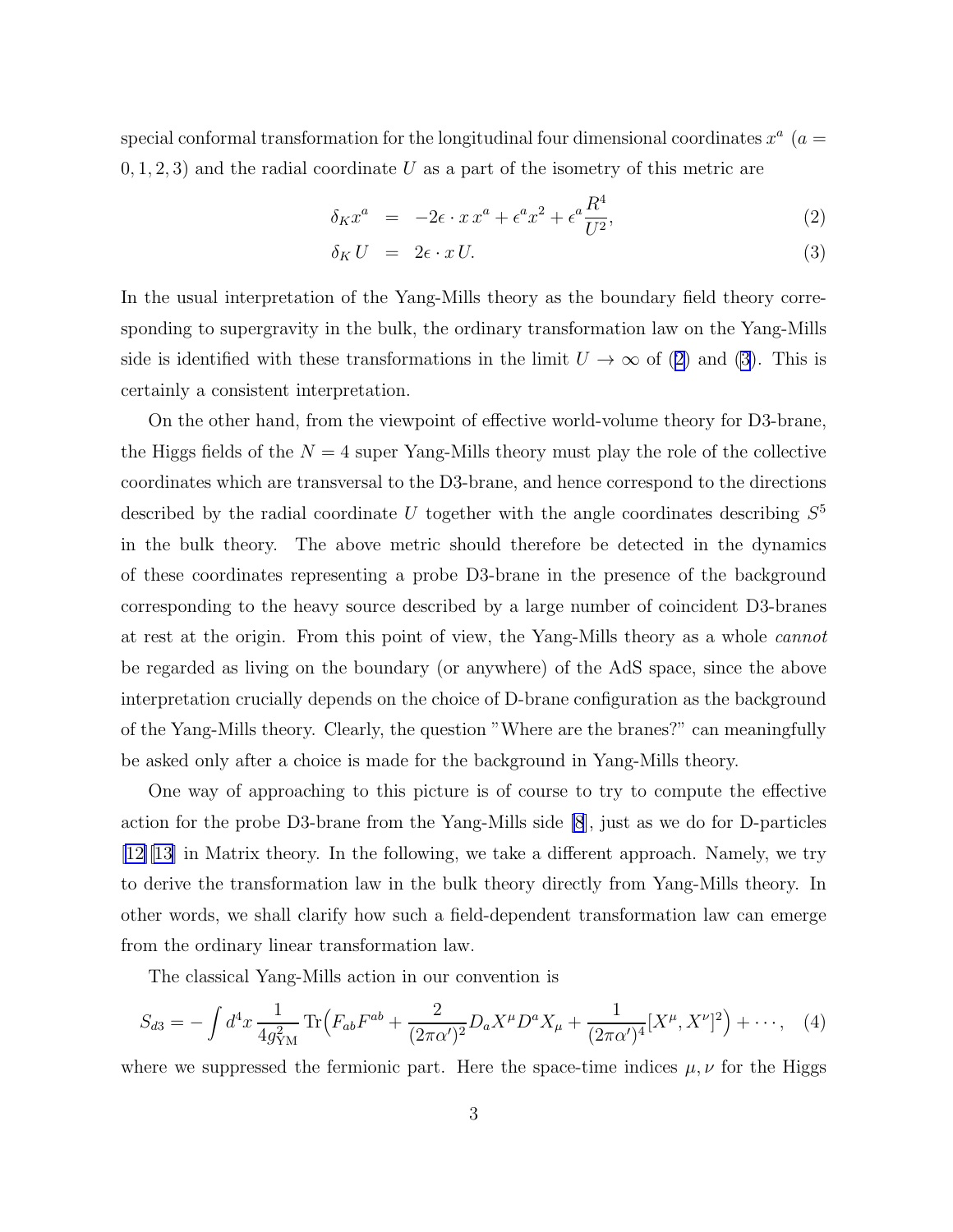fields  $X^{\mu}$  run through the transverse directions from 4 to 9 and the world-volume coordinates are identified with the space-time coordinates in the longitudinal directions  $a = 0, \ldots, 3$  assuming the static gauge for the parametrization in flat world volume. The action is invariant under the ordinary special conformal transformation generated by

$$
\delta_K A_a(x) = (\delta_K x^b) \partial_b A_a(x) - 2\epsilon \cdot x A_a(x) + 2x_a \epsilon \cdot A(x) - 2\epsilon_a x \cdot A(x), \tag{5}
$$

$$
\delta_K X^{\mu}(x) = (\delta_K x^b) \partial_b X^{\mu}(x) - 2\epsilon \cdot x X^{\mu}(x). \tag{6}
$$

The effective dynamics of D3-branes is described by the diagonal matrix elements of the Higgs fields. If the distance between the source and the probe is first assumed to be large, the energy-scale of the off-diagonal part is large or the length scale in the world volume is small, and it is appropriate to integrate over the off-diagonal part, keeping fixed the low-energy (or large-distance) dynamics of the diagonal part. In order to carry this out, we have to fix the gauge for the off-diagonal part. The most convenient is the usual background-field gauge, assuming the diagonal part  $B$  of the fields as the background fields. Namely, the gauge function is

$$
F = \partial_a A^a - i \frac{1}{(2\pi\alpha')^2} [B_\mu, Y^\mu],
$$

where we have denoted the off-diagonal part of the Higgs fields by  $Y^{\mu}$ , i.e.  $X^{\mu} = B^{\mu} + Y^{\mu}$ .

Let us now consider the effect of the special conformal transformation on the gauge function  $F$ . We find

$$
\delta_K F = (\delta_K x^a) \partial_a F - 2\epsilon \cdot xF + 4\epsilon \cdot A. \tag{7}
$$

Thus the gauge condition cannot be invariant under the special conformal transformation and, hence, we have to perform a field dependent gauge transformation to recover the original gauge condition. The required gauge parameter is

$$
\Lambda = 4\triangle_B^{-1} \epsilon \cdot A,\tag{8}
$$

where  $\Delta_B$  is defined by

$$
\Delta_B \Lambda = -D^a \partial_a + \frac{1}{(2\pi\alpha')^2} [B_a + Y_a, [B_a, \Lambda]],
$$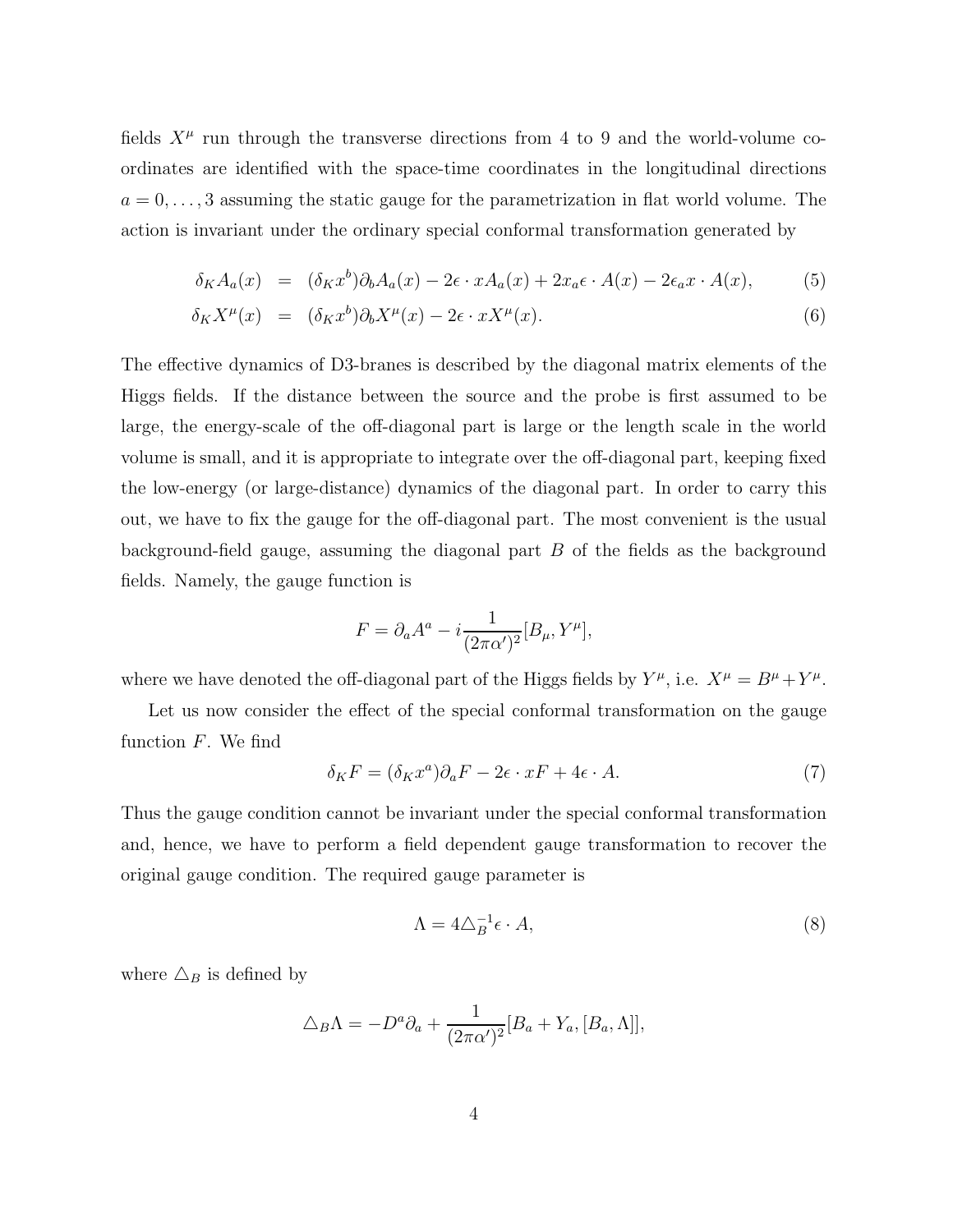which of course is the kinetic operator for the ghost action  $\int d^4x \,\text{Tr}(\overline{C}\Delta_B C)$ . Thus the special conformal transformation for the Higgs fields is modified as

$$
\tilde{\delta}_K X = \delta_K X + 4i[\Delta_B^{-1} \epsilon \cdot A, X]. \tag{9}
$$

A similar modification of the special conformal transformation has been essentially noticed long ago in[[14\]](#page-7-0), in the case of Feynman gauge. It is straightforward to check that the measure is invariant under this transformation using the BRS formalism following reference [\[14\]](#page-7-0). In the BRS formalism, the modified term is supplied from the field-dependent BRS transformation whose Jacobian compensates the violation of the special conformal invariance of the gauge fixing term  $\int d^4x \frac{1}{2a}$  $\frac{1}{2g_s} \text{Tr} \mathbf{F}^2$ . Integration over the ghost fields gives the same final form for the modified term.

Because of this modification, the conformal Ward identity for the effective action Γ for the diagonal parts, which is the sum over the diagrams 1PI with respect to the diagonal Higgs fields  $B$ , takes the form

$$
\left(\delta_K B + 4i \langle \left[\Delta_B^{-1} \epsilon \cdot A, X\right]_{\text{diagonal}} \rangle\right) \frac{\delta \Gamma}{\delta B} = 0,\tag{10}
$$

where the subscript 'diagonal' for the commutator indicates that only the diagonal part is taken and the bracket  $\langle \cdot \rangle$  indicates the expectation value with respect to the path integral over the off-diagonal part.

We can now evaluate the expectation value of the additional term. For small transverse velocities, the lowest nontrivial contribution comes from the diagram with one vertex

$$
-\frac{2}{g_{\rm YM}^2(2\pi\alpha')^2}\int d^4x\,{\rm Tr}\Big(\partial_aB^\mu[Y_\mu,A_a]\Big)
$$

inserted, which mixes the gauge and the Higgs fields. Since this vertex is already of first order in velocity, we can use the static approximation for the rest. Then the result for the probe D3-brane in the presence of  $N$  coincident source D3-branes at the origin is

$$
4i\langle \left[\Delta_B^{-1}\epsilon \cdot A, X\right]_{\text{diagonal}}\rangle = 16ig_{\text{YM}}^2 N \int \frac{d^4k}{(2\pi)^4} \frac{1}{(k^2 + M^2 - i\epsilon)^3} \epsilon \cdot \partial B = \frac{g_{\text{YM}}^2 N}{2\pi^2 M^2} \epsilon \cdot \partial B,
$$

where  $M^2 = \left(\frac{r}{2\pi\alpha'}\right)^2$ . Note that the background Higgs fields take the following form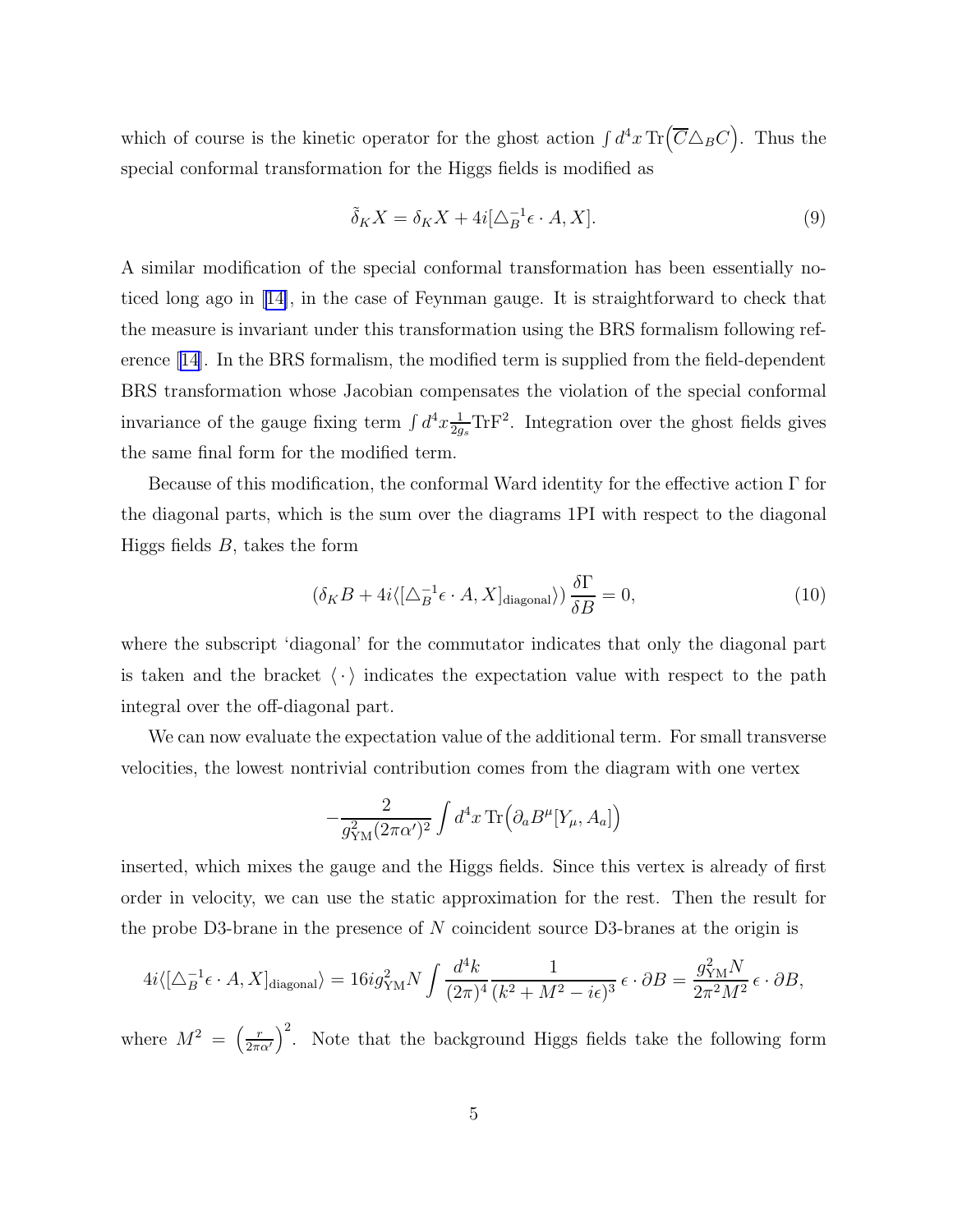$$
(r^2 = r^{\mu}r_{\mu})
$$
\n
$$
B^{\mu} = \begin{pmatrix} 0 & 0 & \cdots & 0 \\ 0 & 0 & \cdots & 0 \\ \cdot & \cdot & \cdots & \cdot \\ 0 & 0 & \cdots & r^{\mu} \end{pmatrix},
$$

where the only nonzero entry is the last  $(N + 1, N + 1)$  matrix element corresponding to the probe D3-brane and the N zero diagonal elements represent the source D3-branes which can be assumed to be at rest in the large  $N$  limit. Note also that the modification of the conformal transformation of the source D3-branes can be neglected compared with that of the probe in the large N limit.

The above result, *including the numerical coefficient*, precisely gives the last term in the transformation law for the world-volume *(i.e* longitudinal) coordinates of the anti deSitter space-time ([2\)](#page-2-0) since  $R^4/U^2 = (2\pi\alpha')^2 g_{\text{YM}}^2 N/2\pi^2 r^2$ . The transformation law of the diagonal Higgs fields now takes the AdS form([3\)](#page-2-0) corresponding to the radial coordinate U. Remember here that the transformation of the world-volume coordinate and the scaling of the fields are oppositely related to each other. We have thus succeeded in deriving the transformation law in the bulk starting from the 'boundary' conformal field theory. We would like, however, to remind the reader that our interpretation is somewhat different as already emphasized before. Also, our derivation shows that in general the transformation law is subject to higher order corrections both in velocities and in the Yang-Mills coupling constant. Furthermore, the corrections can in principle be computed using the conformal Ward identities for arbitrary backgrounds. For general backgrounds, however, the modifed transformation rule cannot be interpreted in terms of simple space-time picture based on classical geometrical language. This furhter suggests that some kind of collective field theory which describes the dynamics of the diagonal part after eliminating the off-diagonal part might be a convenient tool for establishing the AdS/SYM correspondence in more general way. A discussion concerning the relevance of collective field theory is given in[[16](#page-7-0)].

As shown in [\[2](#page-7-0)], the modified transformation law is very powerful in determining the effective action for D3-brane on the AdS background in the low-velocity approximation. Combined with a few assumptions, in particular a supersymmetric nonrenormalization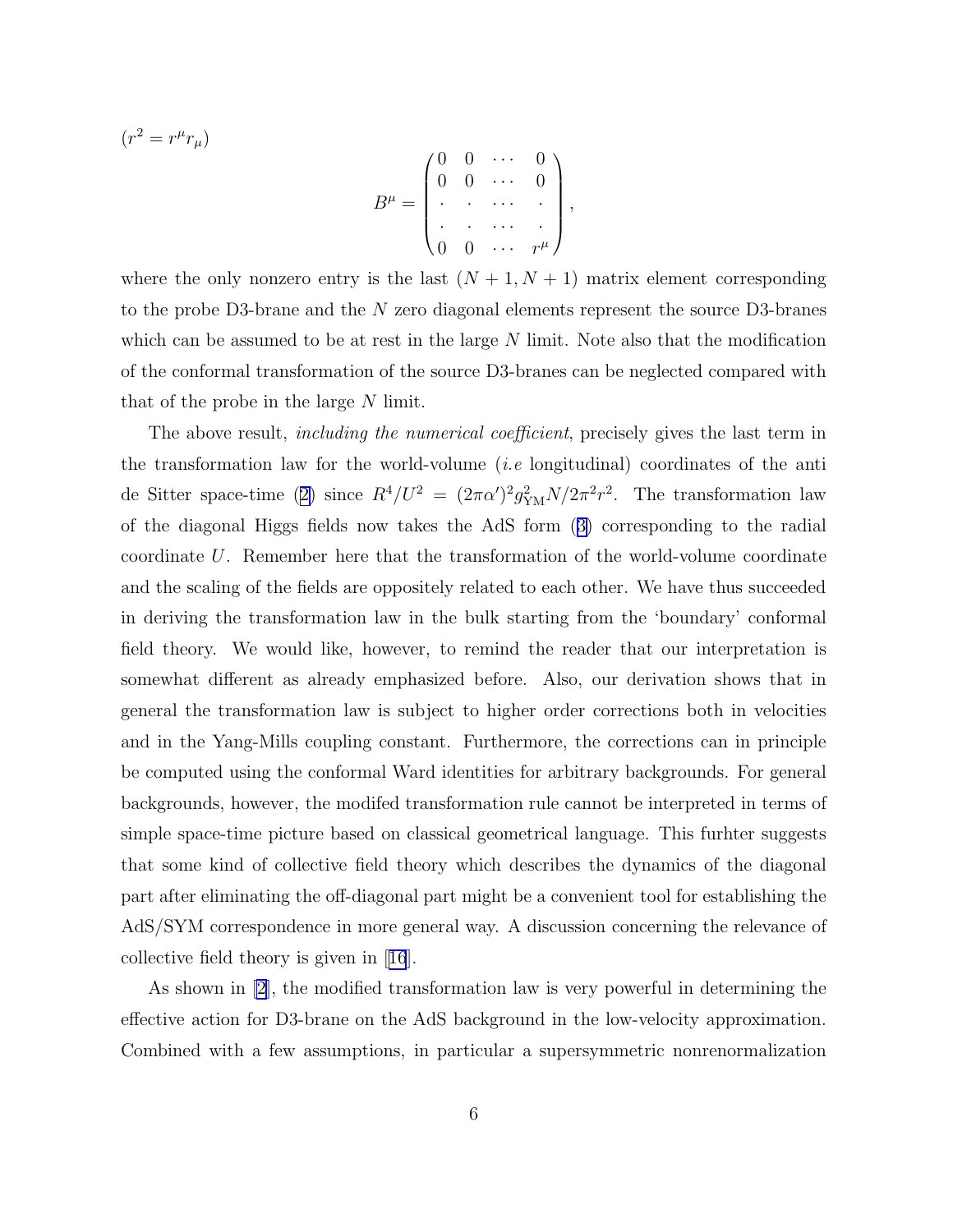theorem, the form of the action in the leading approximation in the velocity expansion is uniquely determined to all classical orders in the string coupling, coinciding with the familiar Born-Infeld action. Thus our result implies that the probe D3-brane described by the Yang-Mills theory must detect the anti de Sitter space-time described by the metric [\(1](#page-1-0)), since the metric is uniquely characterized by the transformation law [\(2](#page-2-0)) and([3\)](#page-2-0).

At this juncture, let us comment once more on the interpretation of the AdS/SYM correspondence. Our result indicates that the super Yang-Mills theory in this correspondence can indeed be interpreted as the effective theory of D3-branes applicable to arbitrary background configurations of D3-branes. The AdS transformation law emerges upon integrating over the off-diagonal degrees of freedom, which, in the picture of  $s-t$  duality emphasized in the beginning of the present paper, represent the dynamics of closed strings in the  $t$  channel using the dual  $s$ -channel language. If there are a large number,  $N_1$ , of probe D3-branes at a sufficiently large radial distance U from the source consisting of  $N_2 \gg N_1 \gg 1$ ) coincident D3-branes, the system of the probe D-branes is treated as  $U(N_1)$  Yang-Mills theory, and the conformal transformation reduces to the usual linear one. It seems that the 'boundary' conformal field theory is identified with either the probe or the source Yang-Mills theory with reduced gauge group  $U(N_1)$  or  $U(N_2)$ , respectively. This suggests that the AdS/SYM correspondence may possibly be proven by establishing that the gauge-broken part,  $U(N_1 + N_2)/U(N_1) \times U(N_2)$ , of the whole  $U(N_1 + N_2)$ Yang-Mills theory describes supergravity in the low-energy and the large  $N_1, N_2$  limit. As is more or less evident from our discussions, the low energy (or long-distance) effects on supergravity side are in turn related to the high-energy or short-distance effects on Yang-Mills side, reflecting the 'space-time uncertainty' or 'UV/IR' relation. This makes the above scenario for a possible derivation of the AdS/STM correspondece conceptually feasible.

In reference[[5\]](#page-7-0), two of the present authors argued that the conformal symmetry can be extended to the case of D-particles and may be useful for discussing the dynamics of D-particles in almost the same sense as for D3-branes. The present derivation of the bulk conformal transformation for D3 brane stemmed from our investigation along this line. Actually, however, the extension of the present formalism to other 'dilatonic' branes including D-particles requires some more intricate treatments and will be discussed